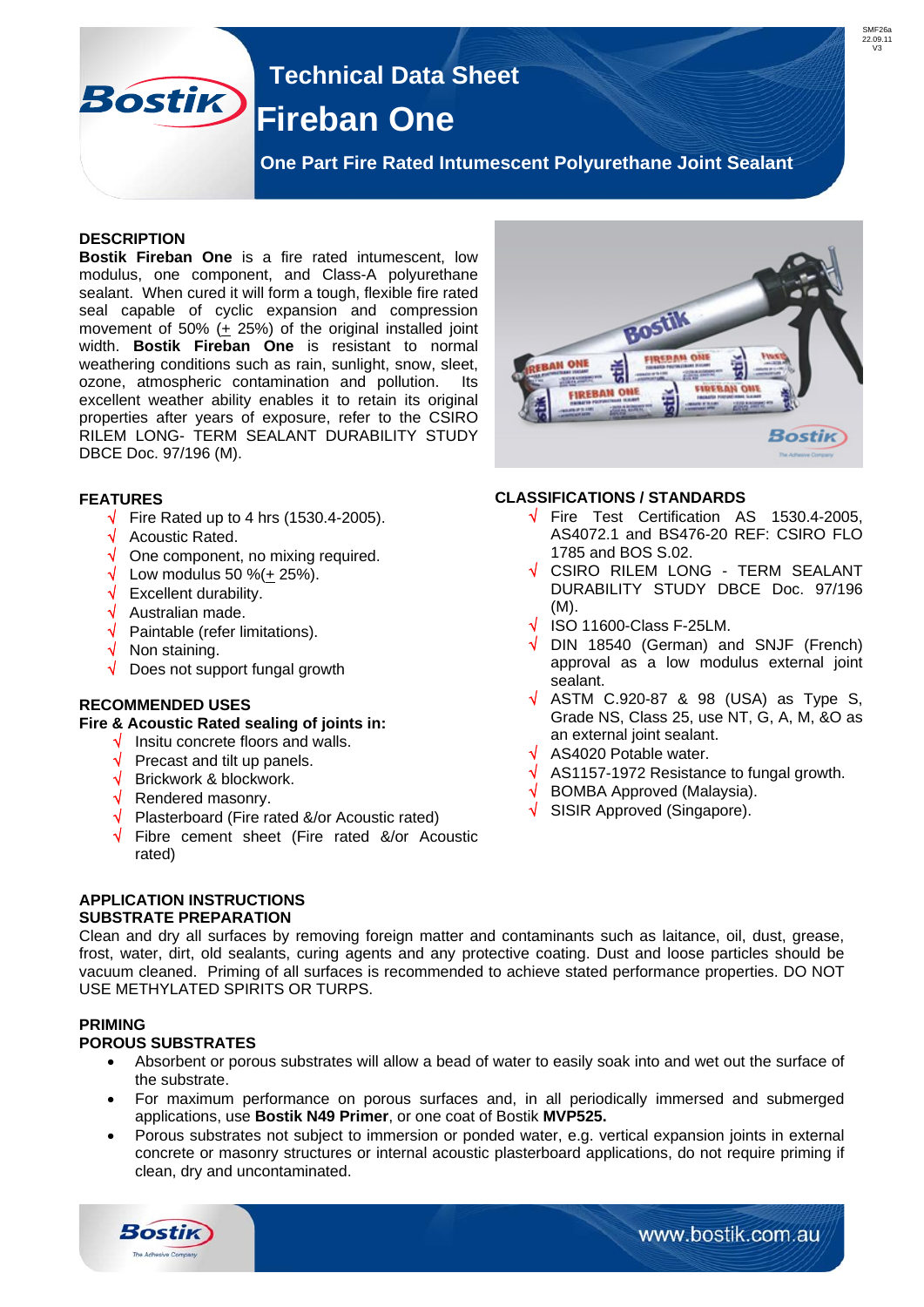

# **Fireban One**

 Autoclaved aerated substrate, e.g. Hebel, require 1 to 2 coats of N49 primer or 2 coats of Moisture Seal to consolidate the substrate prior to sealant application.

#### **NON POROUS SUBSTRATES**

**Bostik** 

- Non-absorbent substrates will cause a bead of water to be retained on the surface of the substrate as a raised droplet. The droplet does not easily soak into the surface of the substrate.
- **Bostik MVP525** is recommended for non-porous or burnished/overworked concrete substrate as per **Bostik MVP525** Technical Data Sheet.
- **Bostik N40 Primer** is recommended for non-porous plastic and metal substrates.
- Prime all plastics and metallic non-porous substrates with **Bostik N40 Primer** using the two-cloth method described below.
- E.g. UPVC outlets and pipe work: brass, copper fittings, stainless steel trays and flashings.

#### **TWO CLOTH METHOD – N40 PRIMER APPLICATION**

- Dampen a clean and dry cloth with **Bostik N40 Primer** and spread evenly over the non-porous substrate using a cleaning/rubbing action.
- With a second clean and dry cloth, immediately wipe all primer residues off with a buffing action.
- Allow the substrate to dry for a minimum of 5 minutes before installing Bostik **Seal 'N' Flex 1.**
- Do not leave the primer longer than 4 hours before applying sealant/adhesive.
- Re-prime if 4 hours has elapsed without applying sealant/adhesive
- Clean and re-prime if the primed surface is contaminated before **Bostik Seal 'N' Flex 1** is applied.

#### **APPLICATION**

**Bostik Fireban One** should be dispensed from the sausage by means of a sausage barrel, available from Bostik. For sausages, clip the end of the sausage and place in barrel gun. Screw end cap and nozzle on to barrel gun. Using the trigger extrude the sealant, to stop depress using the catch plate. Apply Bostik **Fireban One** in a continuous bead using enough pressure to properly fill the joint. Tool off surface of sealant with an appropriate sized spatula or trowel. Apply sufficient pressure to leave a smooth, consistent surface and ensure maximum contact with the interface of the joint.

#### **JOINT SEALING HINTS**

- Prime prior to the installation of the backing rod
- Always use backing rod for correct sealant geometry & contact with the substrate
- Ensure maximum adhesion to bond face and depth to width ratio of 1:1 for 10mm joints and 1:2 for joints over 10mm up to 40mm and 3:4 for some joints in specialist applications (refer to Application manual BOS 5.02 for specific joint Configurations).
- Tool sealant to achieve concave shape

#### **COVERAGE**

The estimated quantity below is the approximate lineal metre yield, per pack size, for recommended joint dimensions. No allowance for waste or irregular joint geometry.

| <b>SIZE</b>         | 10 <sub>mm</sub> | 20 <sub>mm</sub>               | 40 <sub>mm</sub> |
|---------------------|------------------|--------------------------------|------------------|
|                     | x                | x                              | x                |
|                     | 10 <sub>mm</sub> | 10 <sub>mm</sub>               | 20mm             |
| 600ml               |                  | 3                              | 0.75             |
| Calculation formula |                  | $W \times D \times L =$ Litres |                  |
| 1000                |                  |                                |                  |

 $1000W = Width (mm) D = Deoth (mm) L = Lenath (metres)$ 



www.bostik.com.au

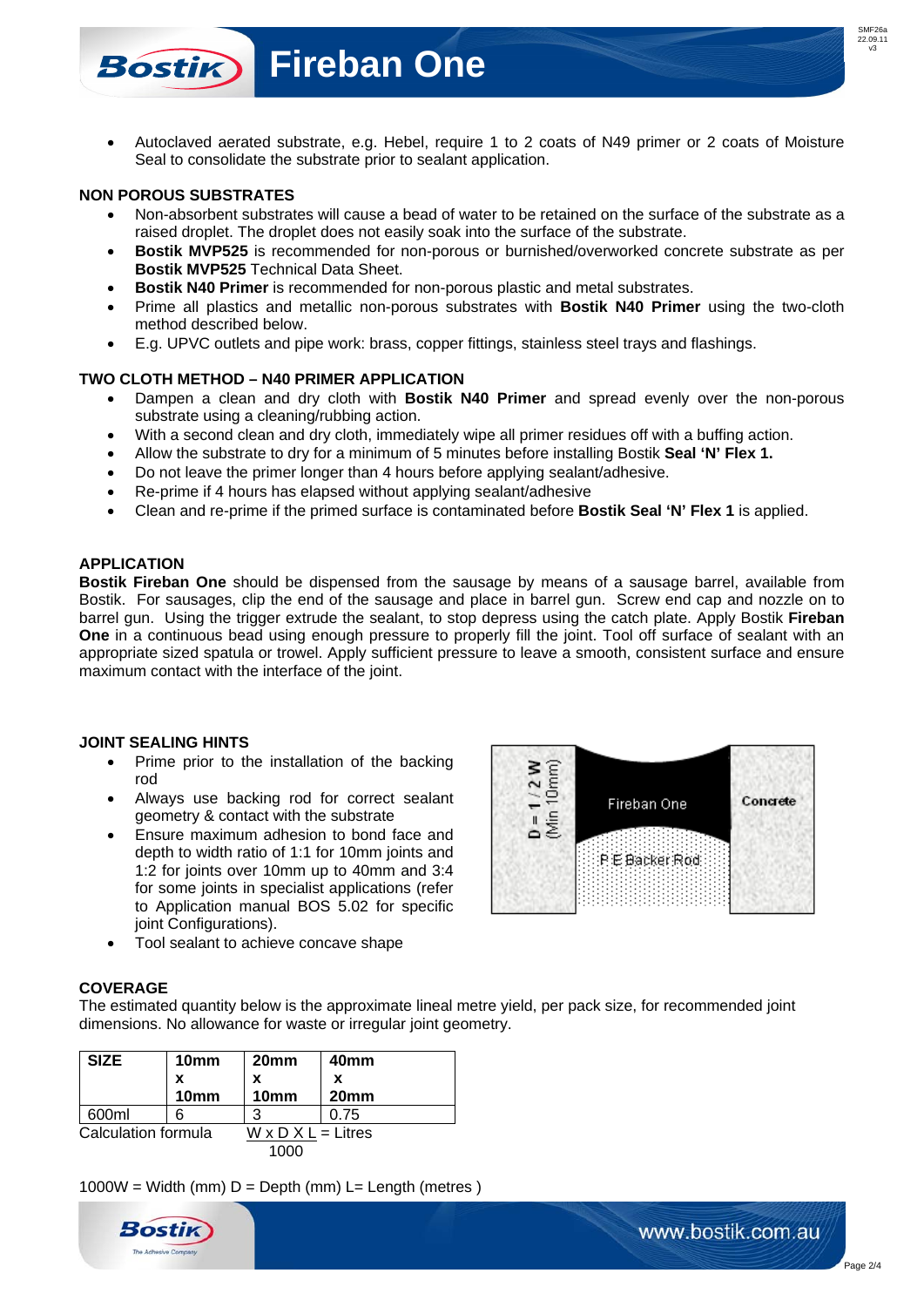### **Fireban One Bostik**

#### **PAINTABILITY**

**Bostik Fireban One** can be painted after full cure. Coatings containing solvents such as enamels, oil based or other coatings may cause the surface of the sealant to react creating a tacky surface. Surface coatings may discolour in direct contact with cured **Bostik Fireban One**. Surface coatings may crack and craze as a result of cyclical movement of supporting sealant joint. A field test is recommended to ensure compatibility of any coating with **Bostik Fireban One** (refer PATS).

#### **IMPORTANT NOTES**

**Fireban One must not be:**

- Used in chlorinated water such as swimming pools, spas etc.
- Used on any material containing bitumen.
- Be constantly immersed in salt water.
- Be used for glazing applications.
- Be applied to cement based substrates within 28 days of initial pour or set.
- Be used in trafficable joints greater than 10mm in width.
- Be applied at temperatures below 5°C or above 35°C.
- Be exposed to water and/or alcohol before it has completely cured.
- Be finished using wet tooling techniques, such as soapy water.
- Be applied less than 6mm in width and depth.
- Be applied as per **Installation Manual BOS 5.02** to ensure correct Fire Rated joint design & certifications

#### **BOSTIK CO-OPERATIVE TEST PROGRAM**

Bostik offer a service in which a program has been established to eliminate potential field problems by pretesting Bostik adhesives with samples of building materials to which the adhesive will be applied. This service is available on large projects where pre-application testing will aid in determining the proper surface preparation method to achieve optimum adhesion. Consult a Bostik representative for further information.

#### **PROPERTIES**

Typical properties after seven days cure at 25ºC and 50%RH on correctly primed substrates.

| Colour/s                   | Limestone Grey                     | Rate of cure            | 2 mm/24h on porous substrates   |
|----------------------------|------------------------------------|-------------------------|---------------------------------|
| Appearance                 | Non-sag smooth thixotropic         | <b>Hardness shore A</b> | 30 approx.                      |
|                            | paste                              |                         |                                 |
| <b>Cure Method</b>         | Moisture Curing                    | <b>Specific Gravity</b> | $1.45$ g/ml                     |
| <b>Tack free time</b>      | 6-12 hours                         | <b>Tensile strength</b> | $> 1.3$ N/mm <sup>2</sup>       |
| <b>Chemical</b>            | Resistant to dilute acids, alkalis | <b>Application</b>      | $5^{\circ}$ C to $35^{\circ}$ C |
| resistance                 | & some solvents. Intermittent      | <b>Temperature</b>      |                                 |
|                            | with<br>diesel<br>contact<br>and   |                         |                                 |
|                            | petroleum.                         |                         |                                 |
| In Service                 | $-40^{\circ}$ C to $+70^{\circ}$ C | <b>Full cure</b>        | 7 days on porous substrates     |
| Temperature range          |                                    |                         |                                 |
| <b>Elongation at break</b> | >900%                              |                         |                                 |

#### **STORAGE & SHELF LIFE**

Store between 5°C and 30°C. Shelf life is one year in original unopened sausage

#### **SAFETY PRECAUTIONS SEE THE MATERIAL SAFETY DATA SHEET FOR ADDITIONAL INFORMATION. EMERGENCY INFORMATION: 1800 033 111 (ALL HOURS) MSDS can be downloaded from [www.bostik.com.au](http://www.bostik.com.au/)**